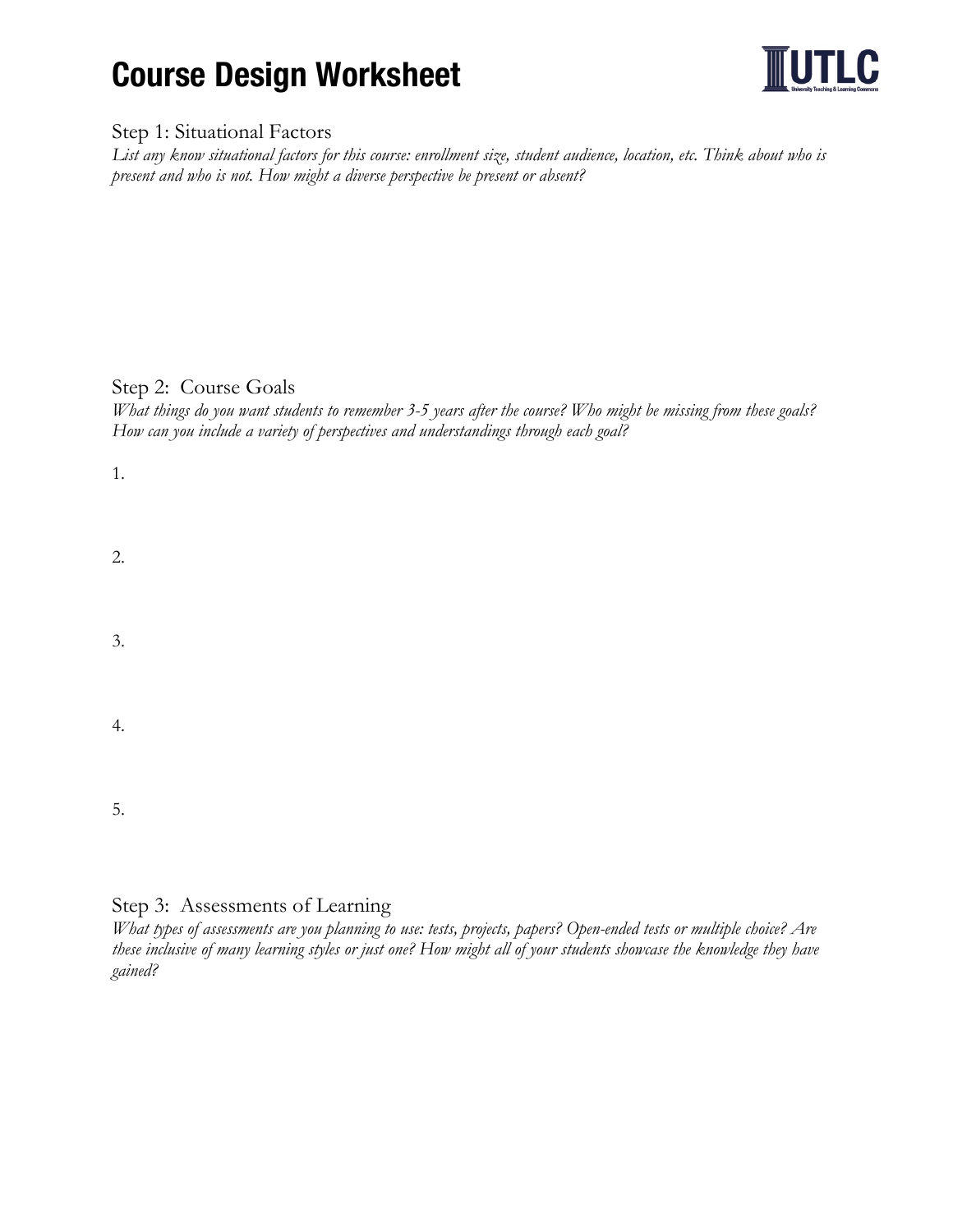# Course Design Worksheet



#### Step 4: Compare

*Do your assessments of learning reflect your goals? Are you "testing" in ways that coordinate with your desired learning outcomes? Do you have low risk assessments that allow your students to try new ideas in new ways?*

Step 5: Assessments and Methods of Teaching

*What teaching and learning activities will you use? Do these align with your goals? Do these align with your assessments? How can you include a diverse perspective through the assignments you use? Will all of your students see themselves in the readings, assignments, and activities?* 

•

•

•